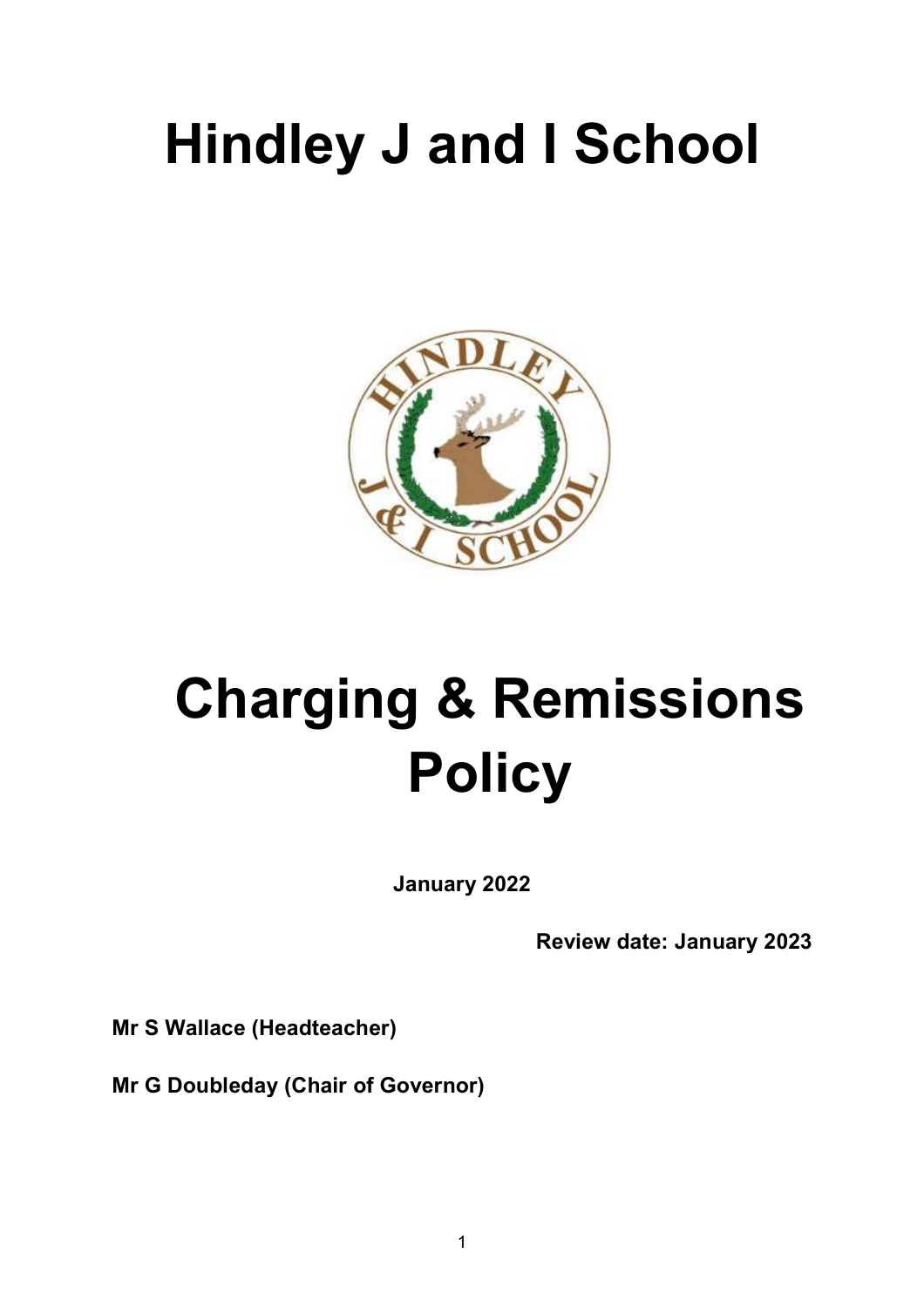# **Philosophy**

At Hindley J & I we recognise the valuable contribution that the wide range of additional activities, including trips, clubs and residential experiences can make towards our pupils' education.

We aim to promote and provide such activities as part of our wider curriculum for the pupils of our school.

This policy describes how we will do our best to ensure a good range of visits and activities is offered at Hindley J & I School and, at the same time, try to minimise the financial barriers which may prevent some pupils taking full advantage of the opportunities.

#### **Introduction**

All education during school hours is free. We do not charge for any activity undertaken as part of the National Curriculum. We may ask for voluntary contributions, and if not enough money is raised, certain trips/visits may have to be cancelled.

#### **School Meals**

A daily charge is made for school meals which should be paid in advance on a weekly or monthly basis. Parents in receipt of certain benefits may be eligible to claim Free School Meals for their child. Further details are available from the benefits office; school cannot deal directly with any requests however we will do our best to help in any way on a confidential basis. Wigan Council informs the school directly to confirm eligibility for Free School Meals.

# **Tuck Shop/Snack Shack**

The Tuck Shop/snack shack is available every day at play times for children to purchase healthy snacks. The costs per item are calculated so we charge the same as we pay for the supplies.

#### **Swimming**

No charge is made for swimming lessons as this is part of the National Curriculum however a small contribution is required to cover the costs to the school for changing room supervision for our Key Stage 2 class who swim at the local swimming pool. Parents who are entitled to certain benefits are invited, in the initial swimming letter they receive, to apply in confidence to the Headteacher for remission of these charges.

#### **Breakfast Club**

Charges are made for those parents who choose to use our Breakfast Club. This covers the costs of staffing, supplies, craft materials, toys etc. No charge is made for certain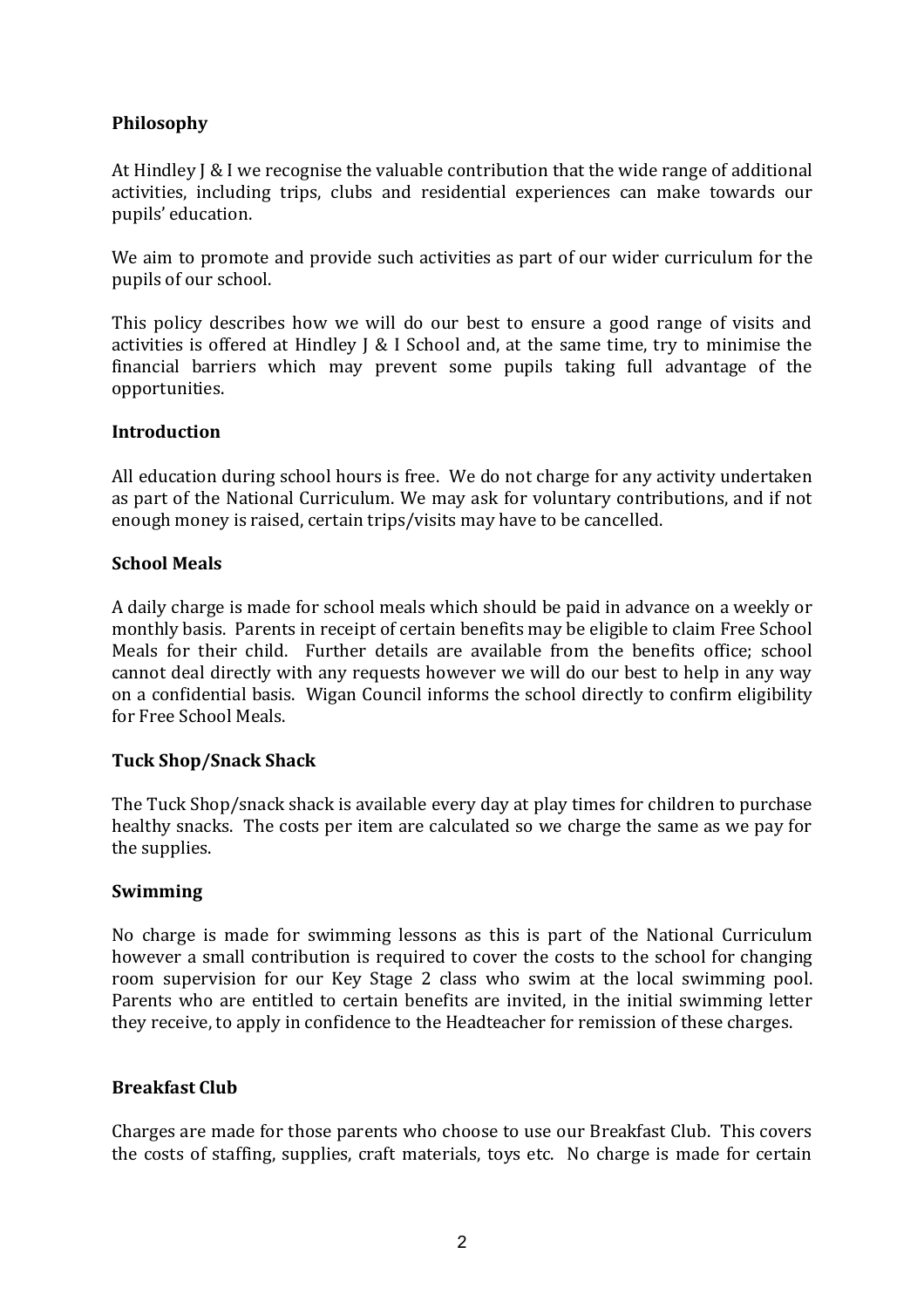vulnerable pupils if it is agreed by the Headteacher that a place is Breakfast Club is appropriate/needed.

# **After School Clubs**

If the club is provided by school staff, there is no charge made for after school clubs. If the club is run by an external provider, the charge will be made clear before the club commences. The charge is dependent on the provider. If payment is outstanding from previous clubs, we withdraw the opportunity to join a future club until the debt is paid.

# **Replacement Books**

If a school reading or library book is lost or damaged, a small charge (£2) will be made to contribute towards the cost of a replacement.

# **Music Lessons**

A charge is made to cover individual or small group music lessons. This charge is paid via school to Wigan Music Service and no profit is made.

Whole class lessons i.e. Wider Opportunities in Key Stage 2 is provided free of charge and are subsidised by school.

# **Tickets**

Throughout the year we hold various events which we sell tickets for e.g. Halloween Disco, Father Christmas Grotto, Valentine's Disco etc. After all the supplies have been purchased the remaining profit is paid into our Voluntary School Fund which pays for visits and events throughout the year which we hold in school without charge to our parents e.g. pantomime, themed week visitors etc.

We do not charge for our Christmas Productions as we do not purchase the performer licence.

# **Voluntary Contributions**

School trips, visits and activities enhance our pupils' learning and broaden their knowledge and experience. The school invites parents and carers to contribute towards the cost of the trip which are calculated by totalling up the whole costs of the visit including transport and dividing by how many pupils are in the class, regardless of whether they are eligible for Pupil Premium or not. All contributions are voluntary and will not exceed the total cost of the visit. No pupil will be excluded from an activity because his or her parents cannot or will not make a voluntary contribution.

If insufficient contributions are received, it may be necessary to cancel a trip if the cost to school becomes prohibitive and this is detailed on the initial trip letter sent out to all parents/carers.